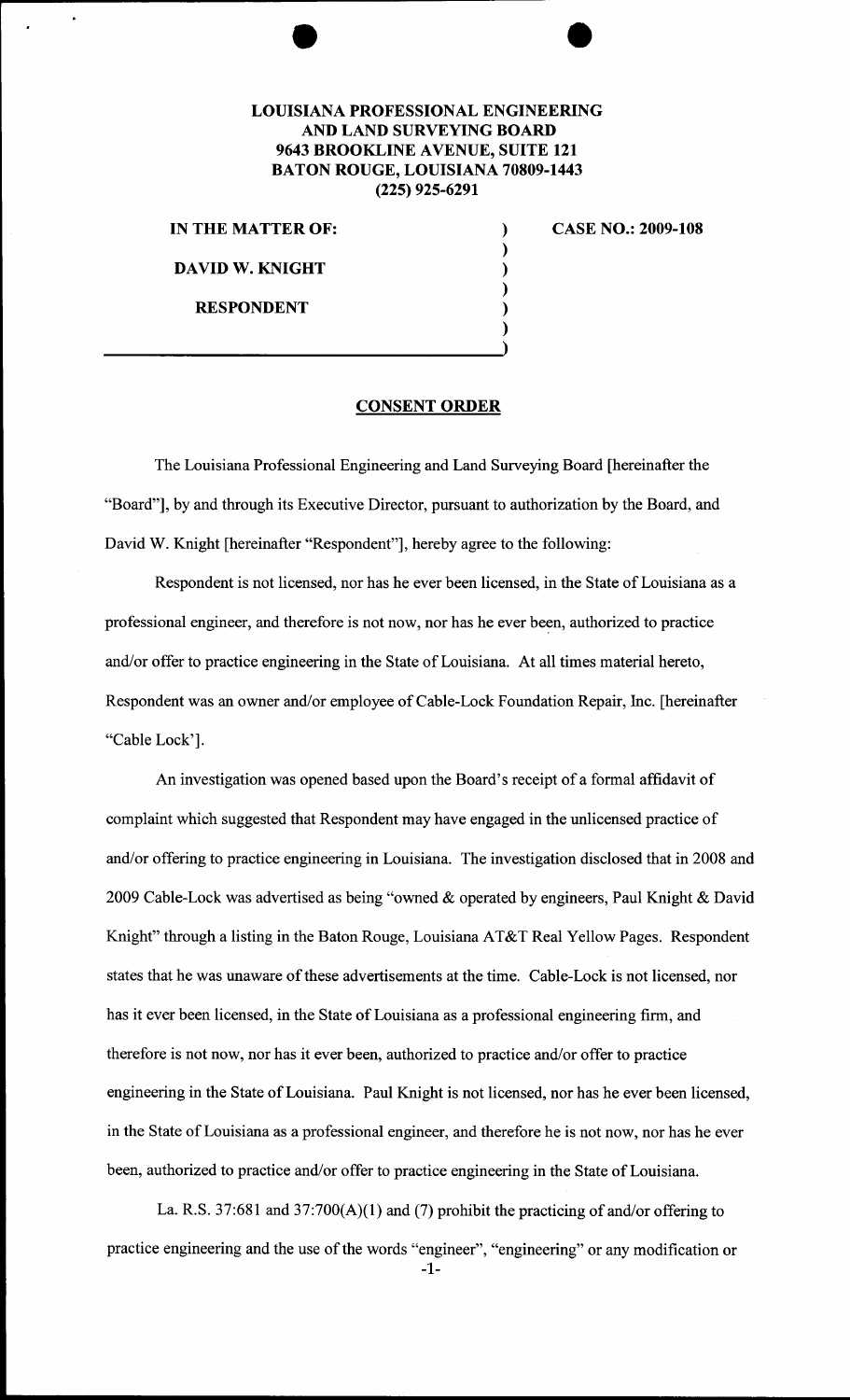derivative thereof in a person's name or form of business or activity in the State of Louisiana without proper licensure. La. R.S. 37:700(H) permits the Board to take enforcement action against persons who violate La. R.S. 37:681 and 37:700(A)(1) and (7), upon a finding of guilt following the preferral of charges, notice and hearing and a majority vote of its entire membership authorized to participate in the proceeding. La. R.S. 37:681, 37:700(A)(1) and (7) and 37:700(H) were in effect at all times material hereto.

It is undisputed that Respondent has never been licensed to practice and/or offer to practice engineering in Louisiana and that in 2008 and 2009 Respondent-practiced and/or offered to practice engineering and used the word "engineer" or a modification or derivative thereof in identifying himself and advertising Cable-Lock in Louisiana without proper licensure.

**JWK** 

By letter dated January 13, 2011, the Board gave notice to Respondent that it was considering the preferral of charges against Respondent on the grounds that he may have violated La. R.S. 37:681 and 37:700(A)(1) and (7), relative to practicing and/or offering to practice engineering and using the words "engineer", "engineering" or any modification or derivative thereof in a person's name or form of business or activity in the State of Louisiana without proper licensure.

Wishing to dispense with the need for further enforcement action and to conclude the instant proceeding without further delay and expense, for the purpose of this proceeding only, Respondent and the Board do hereby enter into this Consent Order, in which Respondent of his own free will consents to the issuance of a Consent Order by the Board, wherein Respondent agrees to **(a)** pay a fine of one thousand (\$1 ,000.00) dollars, **(b)** pay administrative costs of seven hundred nine and 48/100 (\$709.48) dollars, (c) immediately cease and desist the practicing of and/or offering to practice engineering and the use of the words "engineer", "engineering" or any modification or derivative thereof in identifying himself, in advertising Cable-Lock or in describing his or Cable-Lock's business, activities, owners, managers or operators in the State of Louisiana until such time as they are duly licensed by the Board, and **(d)** the publication of this Consent Order on the Board's website and a summary of this matter in the Board's official journal, the Louisiana Engineer and Surveyor Journal, and the reporting of this matter to the National Council of Examiners for Engineering and Surveying (NCEES), identifying Respondent by name.

-2-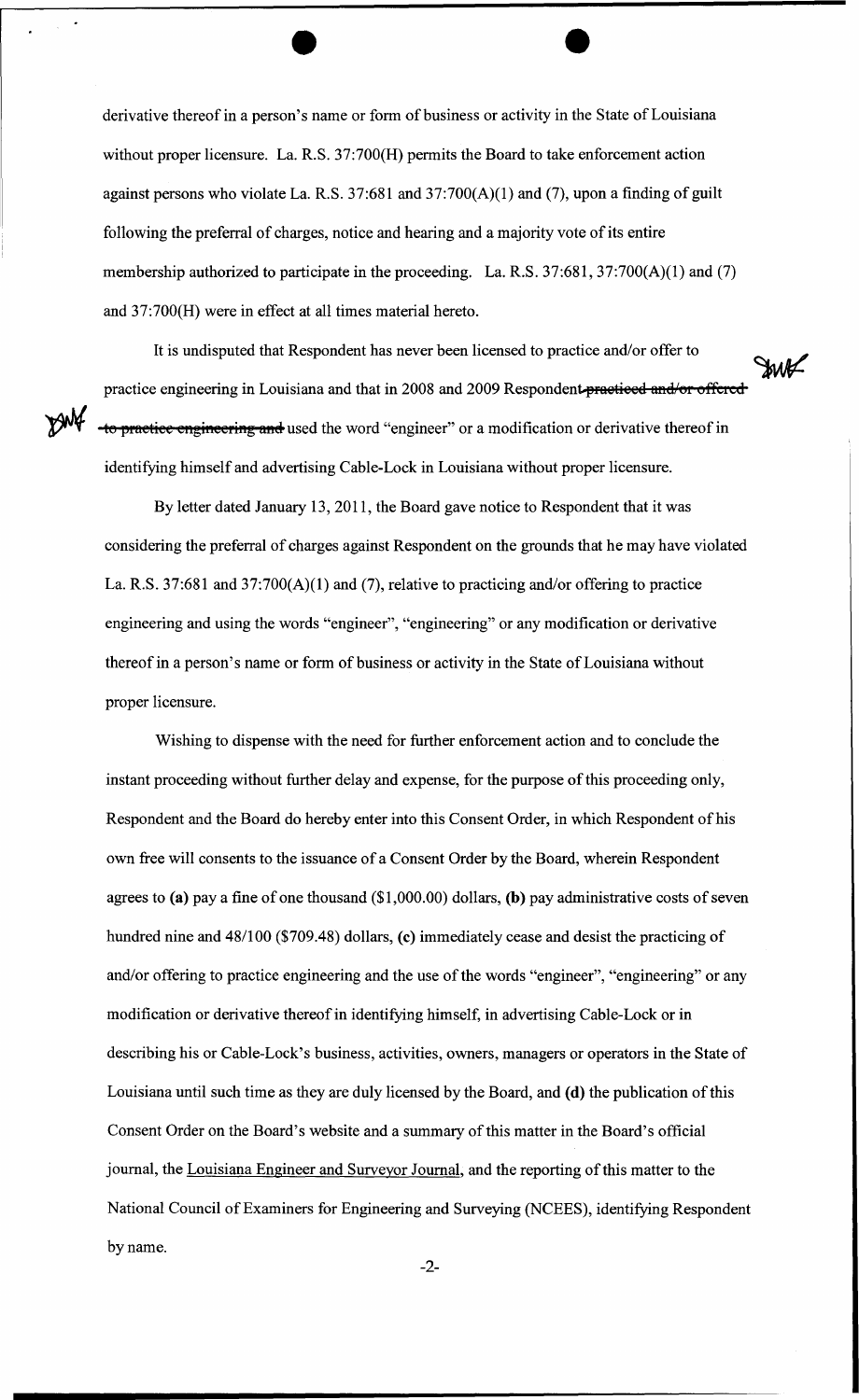Respondent admits to violations of the referenced laws and/or rules regarding the practicing of and/or offering to practice engineering and the use of the words "engineer" or any modification or derivative thereof in a person's name or form of business or activity in the State ofLouisiana without proper licensure. Respondent acknowledges awareness of said laws and/or rules and states that he will comply with all applicable laws and rules henceforth. Respondent has been advised of his right to be represented by counsel before the Board and/or to appear at any hearing personally or by counsel and present witnesses and evidence in his own behalf, and he hereby waives this right and his right to appeal; and he states affirmatively that he has been afforded all administrative remedies due him under the law.

Therefore, in consideration of the foregoing and by his signing this Consent Order, Respondent does hereby waive his right to a hearing before the Board, to the presenting of evidence and witnesses in his behalf, to Findings of Fact and Conclusions of Law in this case, and to judicial review of this Consent Order.

Respondent hereby represents (a) that he fully understands the meaning and intent of this Consent Order, including but not limited to its final and binding effect, (b) that he has voluntarily entered into this Consent Order and that no other promise or agreement of any kind has been made to or with him by any person whatsoever to cause the execution of this instrument and (c) that the sanctions set forth in this Consent Order do not prevent the Board from taking further disciplinary or enforcement action against Respondent on matters not specifically addressed in this Consent Order.

WHEREFORE, the Louisiana Professional Engineering and Land Surveying Board and Respondent agree that:

1. Respondent shall pay a fine of one thousand (\$1 ,000.00) dollars, which shall be tendered to the Board by certified check payable to the Board, due upon the signing of this Consent Order; and

2. Respondent shall pay administrative costs of seven hundred nine and 48/100 (\$709.48) dollars, which shall be tendered to the Board by certified check payable to the Board, due upon the signing of this Consent Order; and

3. Respondent shall immediately cease and desist the practicing of and/or offering to practice engineering and the use of the words "engineer", "engineering" or any modification or

-3-